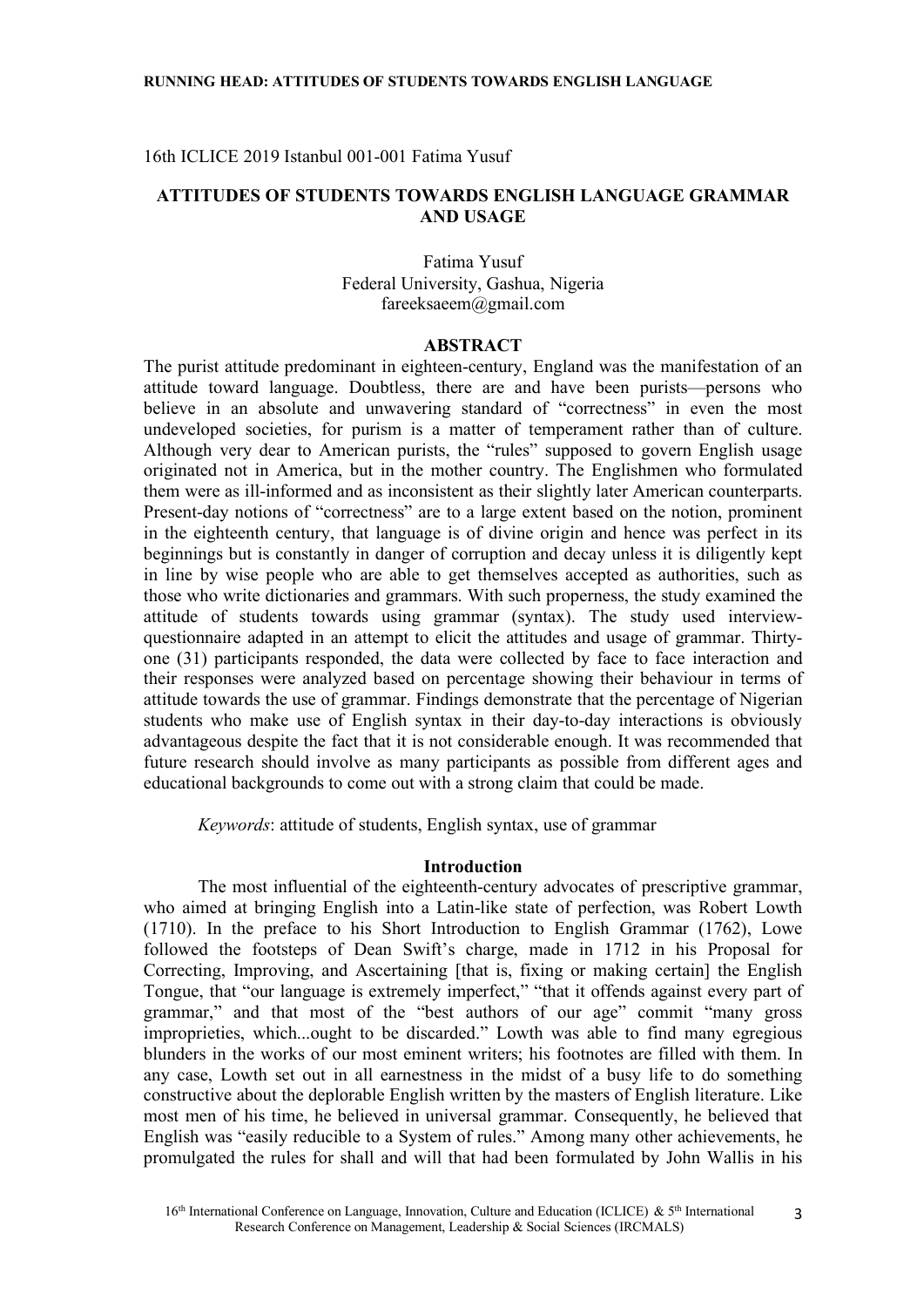Grammatica Linguae Anglicanae. Those rules, which continue to be cited by prescriptivists, were never accurate and are irrelevant for most speakers today. One of the most influential of the late eighteenth-century grammarians was Lindley Murray, a Philadelphia-born Quaker who returned to England after the American Revolution and wrote an English Grammar for use in Quaker girls' schools. He was motivated by a wish to foster the study of the native language, as opposed to Latin, and by his religious piety, which "predisposed him to regard linguistic matters in terms of right and wrong. His highly moralistic outlook perforce carried over into his attitude toward usage".

Similarly, George Campbell (1776), Philosophy of Rhetoric, went so far as to call the language "purely a species of fashion," Priestley recognized the superior force of usage. He also shared Campbell's belief that there was a need to control language in some way other than by custom. Being children of the Age of Reason, both had recourse to the principle of analogy to settle questions of divided usage, though admitting that it was not always possible to do so. All these men were indeed typical of their time, in most respects a good time; and they were honest men according to their lights, which in other respects were quite bright indeed. We cannot blame them for not having information that was unavailable in their day or for holding attitudes that were universal in their time. Presentday purists cannot claim such a justification. Despite the tremendous advances of linguistics since the eighteenth century, popular attitudes toward language have changed very little since Bishop Lowth and Lindley Murray were laying down the law. Their precepts were largely based on what they supposed to be logic and reason, for they believed that the laws of language were rooted in the natural order, and this was of course "reasonable." To cite an example, eighteenth-century grammarians outlawed the emphatic double negative construction for the reason stated by Lowth, that "two Negatives in English destroy one another, or are equivalent to an Affirmative," just as they do in mathematics, though the analogy is quite false. Many very reasonable people of earlier times produced sentences with two or even more negatives, as many today still do. The double negative is not part of formal Standard English today because people who use formal Standard English do not use it—not because it is unreasonable. Modern linguistics has made very little headway in convincing those who have not studied the subject that language is a living, hence changing, thing, rather than an ideal toward which we should all hopelessly aspire. The study investigated the attitude of students towards syntax rule on the English language in Nigerian universities.

# **Methodology**

### **Instrumentation and Data Collection**

In this study, the researcher used the interview-questionnaire adapted in an attempt to elicit the attitudes and usage of the informant to grammar. Regarding this set, the participants responded by one or two words to describe their attitude. The data were collected by face to face interaction. The informant's attitude to usage and grammar were gathered from the responses they have towards the language. Then, their responses calculated in percentages showing their behavior in terms of attitude towards the usage of grammar.

## **Sample size and selected candidates**

Thirty one (31) Nigerian undergraduate students who're their average age are between 25-32 years old have been selected to participate in this study. All the participants are students from the Federal University, Gashua, which serves as the setting for this work. Although the students have been selected randomly from different disciplines, the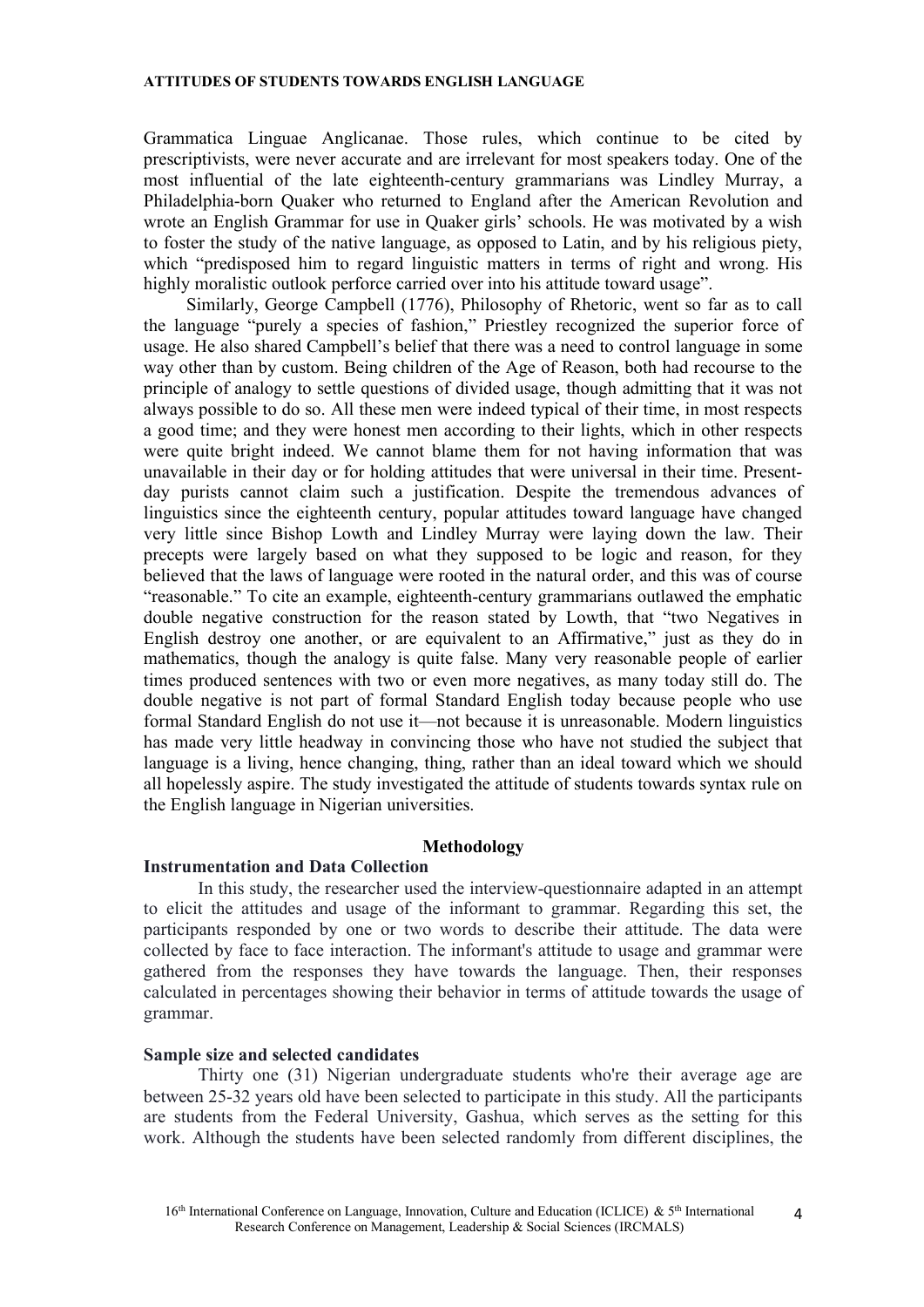sample selection technique used in this study is purposive sampling where the subjects have been stratified according to sex (16 males and 15 females).

# **Literature Review**

The role of grammar in teaching English as a foreign language has been a debated issue over the years. Grammar is generally thought of as one of the basic elements to help learners communicate in the target language. However, in the 80s, Krashen (1982) claimed that grammar is a phenomenon that can be acquired naturally with meaningful input, and rejected designing grammar-based language curricula. This claim created a great impact among scholars and practitioners. But in time the accuracy of language that learners use to communicate has been a concern and grammar has gained value again (Hedge, 2000). Lightbrown (1991) indicated that grammar works as a 'hook' for learners, and they use it as a basis to build up their proficiency in the target language. Similarly, it was mentioned that grammar teaching is effective and reaches its target although students are not ready to learn certain grammatical forms (Spada & Light brown, 1999). If the learners are given enough chance to practice, it was believed that the grammatical forms which are taught could be used automatically in written and spoken communication (Ur, 1996). Hedge (2000) indicated that focusing on grammar and teaching grammatical forms explicitly accelerates the acquisition of grammar. According to Ellis (2006), teaching grammar explicitly helps to develop an implicit knowledge and supports language development.

Many studies have been conducted on grammar teaching and learning in the process of language learning; however, the learners' attitudes and perceptions on this issue have been mostly ignored. The reason of it is mostly the beliefs of educators and administrators that the learners cannot know exactly what they need (Zhou, 2009), however, students' beliefs and attitudes play an effective role on many issues such as class activities that teachers use, student motivation, anxiety, the use of learning strategies, and proficiency (Borg, 2003). Students' attitudes towards grammar in the language learning process have been the topic of a limited number of studies (İncecay & Dollar, 2011; Loewen et al., 2009; Schulz, 2001; Zhou, 2009). In the study conducted with 607 Colombian and 824 FL students, Schulz (2001) found that both Colombian and American students considered the formal study of grammar is essential to master a foreign language. In the study conducted by Loewen et al. (2009), most of the participants mentioned that grammar is a basis on which they can build up the information they learn about the language, and it helps them to develop their writing, reading and speaking skills. Zhou (2009) revealed that participants in the study were very motivated to develop their grammar, and they especially needed learning grammar to avoid making mistakes while writing. Similarly, İncecay and Dollar (2011) found that students consider grammar as an important aspect of language learning but they thought that it should be taught more communicatively.

## **Findings**

In this section, data analysis is presented. The types of agreeing/disagree questions concerning the students' attitude to grammar which reflected in the questionnaire distributed to the respondents as well as their responses are treated in table 1 below. However, responses to questions that demand more than agrees/disagree answers are treated separately for the sake of clarity.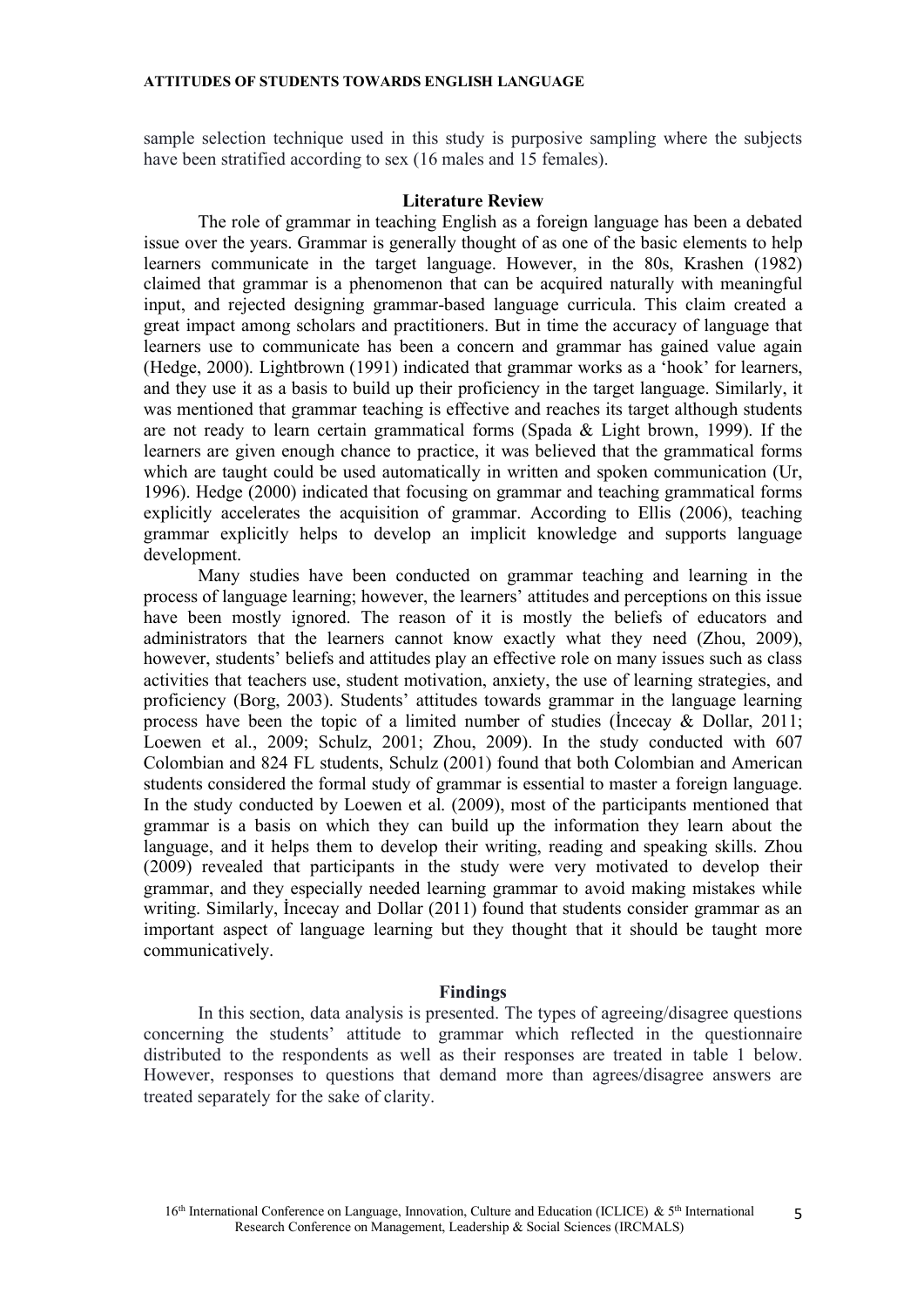Table 1

*Indicated the responses of the attitude of students towards using grammar (syntax) in their speaking or writing*

| <b>Ouestions</b>                                         | Agree | <b>Disagree</b> |
|----------------------------------------------------------|-------|-----------------|
| Do you use syntax (rules that govern how word are        | 45%   | 55%             |
| combined to form sentence)                               |       |                 |
| Do you use materials written in English syntax           | 90%   | 10%             |
| Should syntax be used to conduct meetings                | 90%   | 10%             |
| Is syntax rules be considered as sending and receiving   | 60%   | 40%             |
| message from parties                                     |       |                 |
| Do you think syntax it is a way of expression            | 35%   | 65%             |
| Should syntax be adopted and used in the Universities in | 100%  | $0\%$           |
| Nigeria?                                                 |       |                 |
| Does syntax have the capacity to express all our thought | 35%   | 65%             |
| during exams                                             |       |                 |

Source: Designed by Author

Indicated the responses to agree/disagree questions on the attitude of Table above illustrates that 45% of the students said that they used syntax while 55% of the respondents disagreed with the using syntax. From the data, it can be seen that the percentage of students who use grammar or syntax is less compared to those who do not. Furthermore, since the genuineness of a language can also be enhanced by the availability of literature in it, it was sought to find out if the students read materials written in grammar. The result shows 90% of the students indicated the agreed position to reading materials in syntax while only 10% disagree with students towards using grammar (syntax) in their speaking or writing.

As shown in the above table, 90% of the respondents agree that grammar should be used whenever there is Nigerian students' meeting in the Universities, while only 10% disagree with the opinion, and that Standard English should be used. Regarding the agreed percentage, it can be concluded that most Nigerian undergraduate students are willing to encourage the use of syntax among them. On whether syntax rules be considered a way of expressing or receiving message 60% of the respondents considered syntax while 20% did not agree with it. Similarly, 90% of the respondents agree in a variety of English while only 65% say otherwise. In addition, only 35% 0f the respondents believe that grammar should be taught as a subject in schools while 65% say it should not be taught since could still be learned easily. 100% of the respondents say syntax is fit to be a medium of communication among all Nigerian students in Nigerian Universities because it is easy and also we will still maintain the mode of communication that is used by the majority of the population in our country. On adoption of grammar is an official language, 65% of the respondents say YES while only 35% say NO because we need to learn the standard English that is used all over the world for better communication with the international countries. Finally, on the capacity of syntax to express all our thoughts during exams, 35% respondents agree while 65% disagree has been used to communicate in all aspects of social life. The responses of the participants on the questions that require more than agree or disagree are represented on the tables below.

6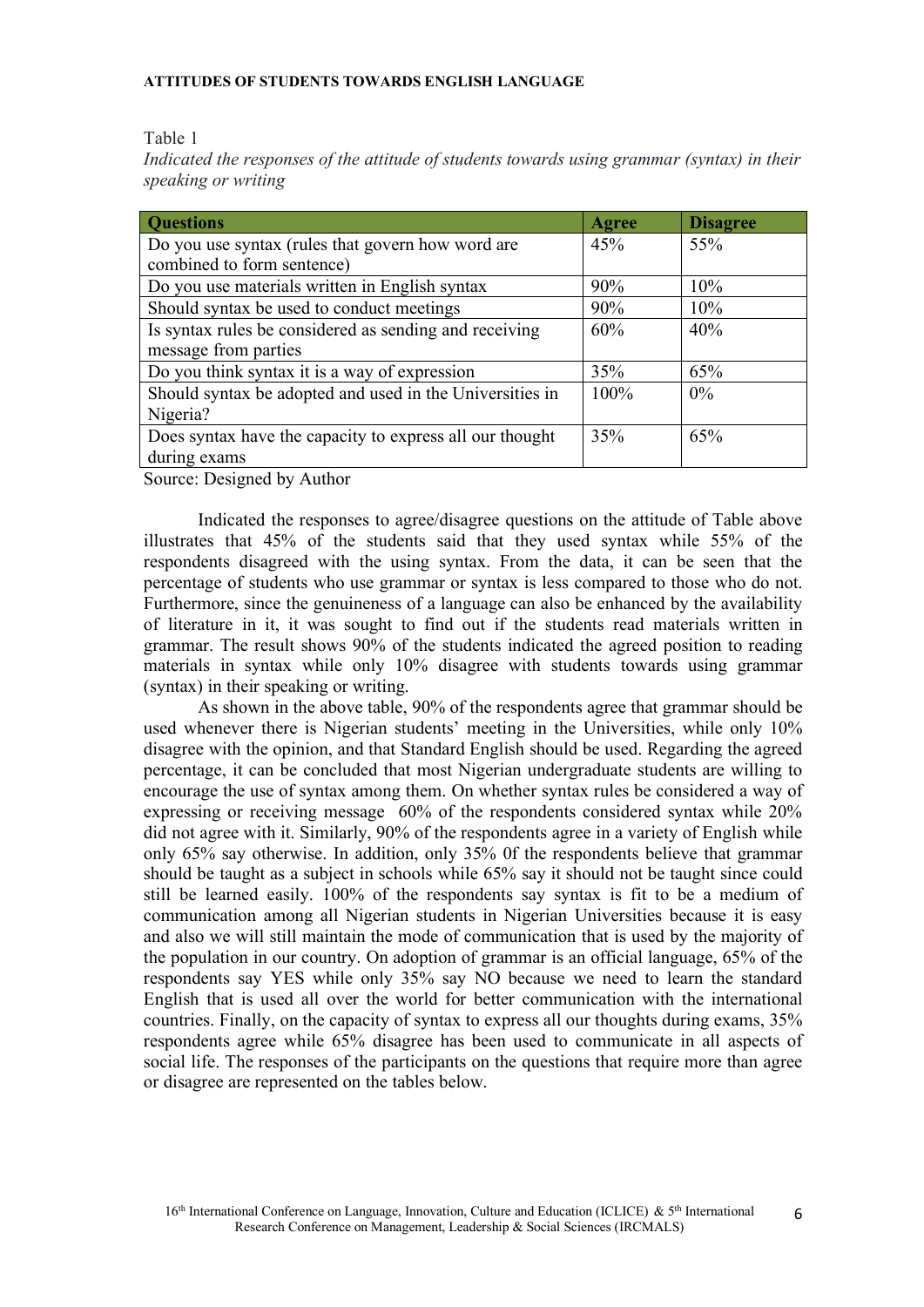| <b>Categories</b> | <b>Percentage</b> |
|-------------------|-------------------|
| Childhood         | 35%               |
| Primary school    | 26%               |
| Secondary School  | 43%               |
| University        | $1\%$             |

**Table 2:** *When did you start learning Grammar?*

Source: Designed by Author

Table 2 presents statistical results related to commencement time of syntax use of the respondents. The result reveals that the duo of childhood and primary school (at their younger ages) have 35% and 26% respectively. This signifies that majority of them acquired syntax at their younger ages and by implication, as a foreign language there is every possibility for students to face the problem of fossilization when using syntax English language at their older ages and considered the rules.

**Table 3:** *How often do you speak and considering the syntax rules?*

| $\bullet$         |            |
|-------------------|------------|
| <b>Categories</b> | Percentage |
| Often             | 19%        |
| Occasionally      | 70%        |
| Seldom            | 10%        |
| Rarely            | $1\%$      |

Source: Designed by Author

Table 3 above shows that the 19% of the of the participants frequently use syntax rules in most of their communication which justifies that use of English syntax is still on the lower side among students. The alarming rate of use of English rules can have an implication which shows that syntax as variety will still survive considering Occasionally used with 70%, although not having native speakers, but it is free from facing endangerment as shown above.

|  |  | Table 4: Where do you normally use syntax? |  |
|--|--|--------------------------------------------|--|
|--|--|--------------------------------------------|--|

| <b>Categories</b> | Percentage |
|-------------------|------------|
| University        | 50%        |
| Social gathering  | 25%        |
| Home              | 5%         |
| All of the above  | 20%        |

Source: Designed by Author

Considering the table 4 above, it can be deduced that since only in the classroom of universities and social gatherings the participants use syntax English minimally, and the fact that the duration students spend in these areas are quite limited compared to home, hence it signifies that syntax English may interrupt if not dominate or overtake the use of Standard English language.

7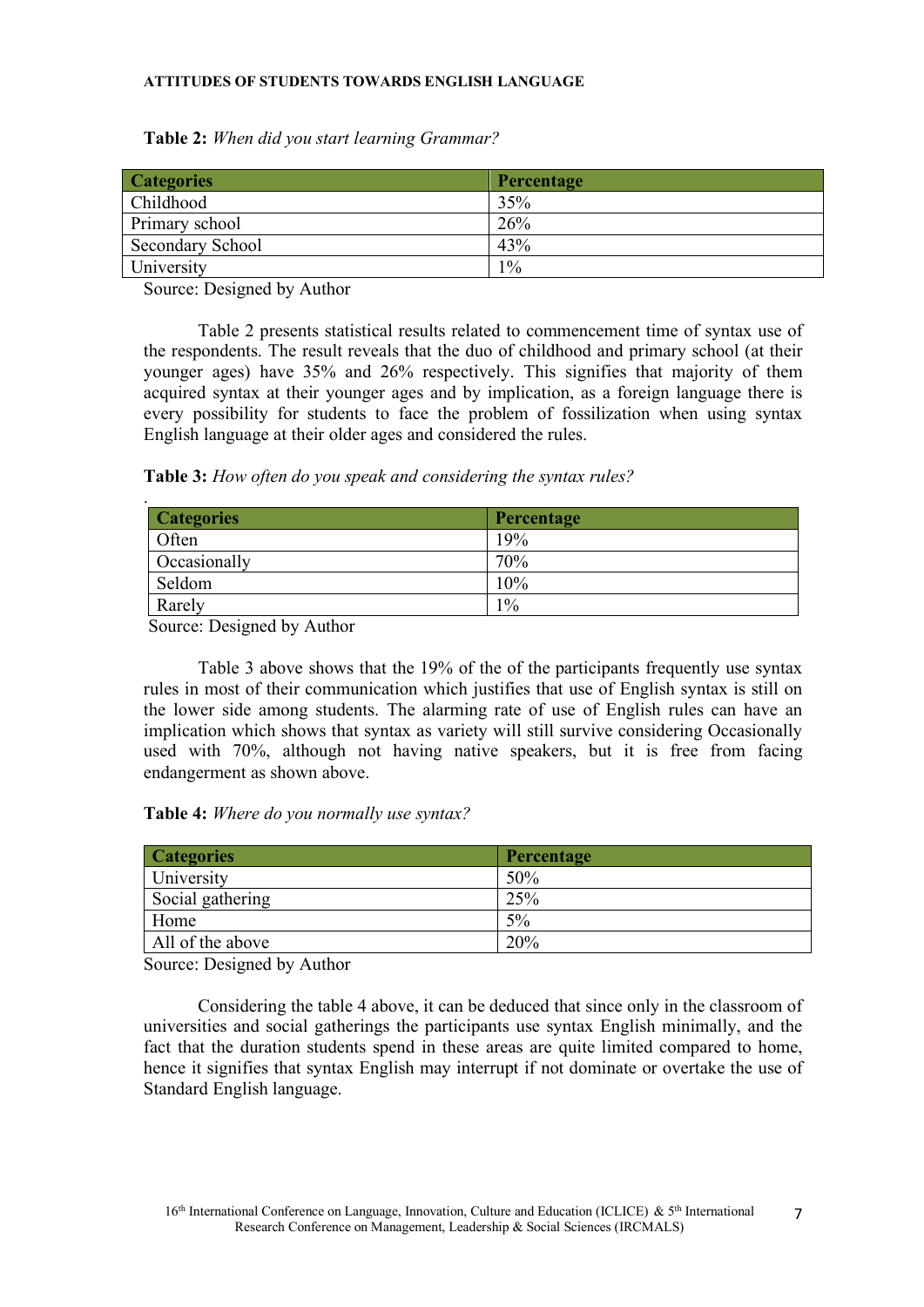| <b>Categories</b>              | <b>Percentage</b> |  |
|--------------------------------|-------------------|--|
| Literates                      | 20%               |  |
| Semi-literates                 | 5%                |  |
| University students            | 10%               |  |
| All categories of people above | 65%               |  |

**Table 5:** *What category of people do you think speak syntax?*

Source: Designed by Author

Table 5, considering the perception of the users of syntax indicates literacy has 20% and all categories of people stated 65% consider the university students 10% and semi-literates 5%

### **Discussion**

In a general note, the finding demonstrates that the percentage of Nigerians students who use syntax English in their day-to-day interactions is advantageous despite the fact is not considerable enough. More significantly, the attitude of Nigerian undergraduate students in University regarding syntax English is considered positive. This may have resulted from the fact that syntax does not belong to any particular region among various regions in Nigeria, which facilitates its acceptability as a lingua franca of all. Hence, this empowers stand unity among Nigerians regardless of where you come from as a region (Nigerian students). Considering the result illustrated in the tables above, it can be concluded that syntax is not only peculiar to non-literate individuals but also practicable by the educated elite who want to be considered. The finding is incongruent with the view of Hedge, 2000). Lightbrown (1991) as grammar works as a hook of learners. Therefore, undergraduate students as literates are not excluded as the result reveals that use of grammar has been an alarming rate despite students interact with their lecturers and the national students who come from a different linguistic background, and the medium of communication is native or standard English language, they still maintain their romance to syntax English. Predictably, in the next few tears, Nigerian students with the level of enthusiasm syntax, English will be used in various domains of communication such as student meetings, interaction with each other in campus and other social gatherings as (1982) claimed that grammar is a phenomenon. Conversely, the finding contradicts Akinmade & Oladipo (2010) who theirs reveal a negative attitude toward Nigerian students' syntax rules. This is not far away from the fact that the setting of the study may influence the finding. Virtually all the past and present regimes of Nigeria did not encourage the development of syntax English, especially at home. It is not recognized at home but as people consider it fashion and way to uplift your status becomes a parameter. Such a study is conducted in Nigeria mostly as self-study amid a negative attitude on English syntax from the community itself. Perhaps, it is hypothesized that the lack of frequent use of syntax English rules would corrupt the learning of Standard English which is considered the government's priority.

# **Limitations and Recommendations**

The main limitation of this study lies in the small number of participants selected. Only 31 undergraduate students may limit the generalization of the findings. For further studies, it can be recommended that such future research should involve as many participants as possible from different ages and educational backgrounds. By doing so, a strong claim could be made, and generalization can also be drawn based on the findings of the study.